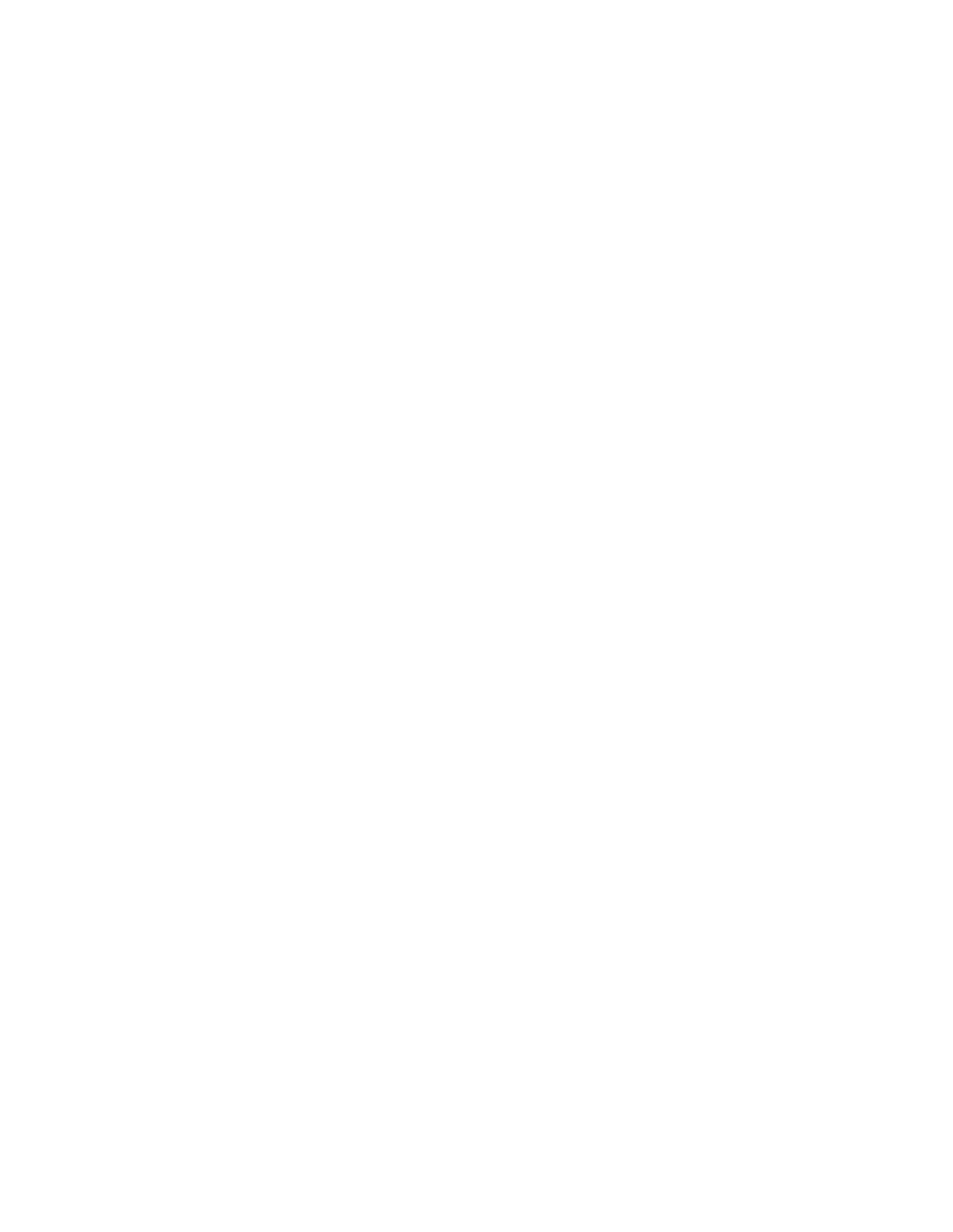| <b>Table of Contents</b>      |                 |
|-------------------------------|-----------------|
| <b>Mission and History</b>    | 1               |
| 2015 Executive Summary        | $\overline{2}$  |
| <b>Enrollment Profile</b>     | 3               |
| <b>Rate Area Distribution</b> | 3               |
| <b>Enrollment Activity</b>    | $5\overline{)}$ |
| <b>Termination Activity</b>   | 6               |
| <b>Financial Highlights</b>   | 7               |
| <b>Assessments</b>            | 8               |
| <b>Claims</b>                 | 9               |
| <b>Board of Directors</b>     | 12              |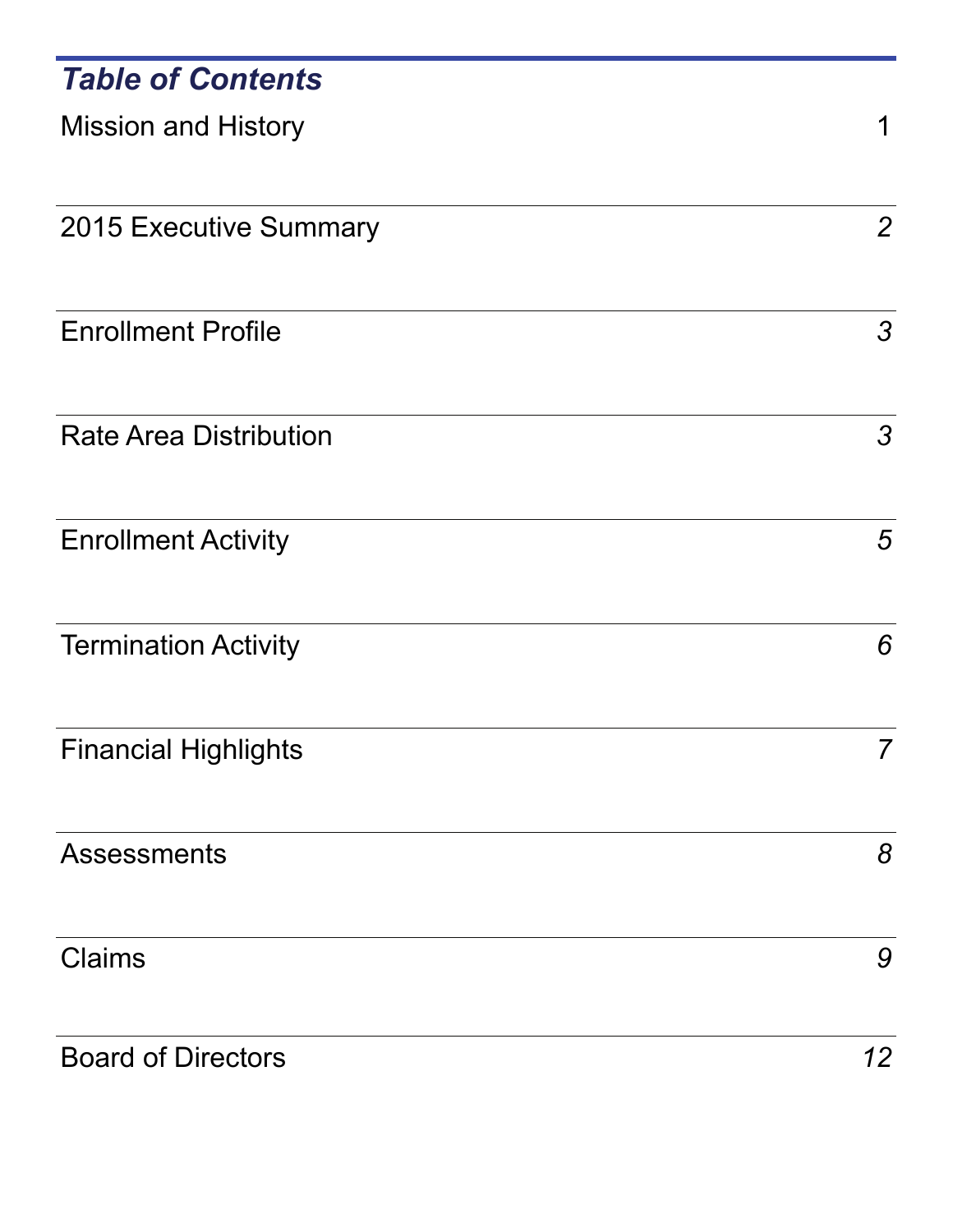# **The Mission And History Of CHIP**

*The Comprehensive Health Insurance Plan (CHIP) has a two-fold mission. One is to provide health coverage for Illinois residents who cannot obtain health insurance due to health reasons or have substantially similar coverage that cost more than the individual Traditional pool premium rate. The second is to provide coverage to Illinois residents that had recently lost group coverage and have exhausted COBRA or other continuation coverage.* 

 The CHIP Act became law in 1987 with first coverage provided on May 1, 1989. Illinois was the fifteenth state to enact such a mechanism, known as a "high risk pool," and the first to use state general revenue funds.

 The original purpose of the CHIP program was to provide coverage to individuals who were "uninsurable". This part of CHIP is known as the Traditional CHIP pool. There were two plans available under the Traditional pool. The Traditional Non Medicare Plan is for individuals who are either unable to obtain private coverage because of a medical condition or able to find coverage but at a rate exceeding the applicable CHIP rate. The Traditional Medicare Plan was for individuals under age 65 who were covered by Medicare Parts A and B because of end-stage renal disease or other disability. In 2013 the Board made the decision to discontinue the Traditional Medicare Plan effective December 31, 2013. In 2013, the Board made the policy decision not to enroll or renew individuals into the Traditional pool after April 30, 2014 due to the availability of guaranteed issue under the Patient Protection and Affordable Care Act (ACA).

 Following the passage of the federal Health Insurance Portability and Accountability Act (HIPAA) in 1996, CHIP also became responsible for providing health coverage to individuals who have had, but subsequently lost, group insurance. On the state level, legislation was enacted creating the HIPAA-CHIP Pool, and coverage in it was first provided to eligible individuals on July 1, 1997. The pool is funded primarily by an assessment on health insurers and enrollees' premiums.

 Additional responsibility came in 2003 with the designation of CHIP as a "qualified health plan" as established in the federal Trade Act of 2002. Qualified Illinois residents could use coverage in the HIPAA-CHIP pool to claim the Health Coverage Tax Credit (HCTC) if they were Trade Adjustment Act (TAA) certified or were receiving a pension from the Pension Benefit Guaranty Corporation (PBGC). Pursuant to federal law, the HCTC ended December 31, 2013.

 In 2008 coverage changes were implemented in response to the Medicare Reform Act to provide High Deductible Health Plan (HDHP) options to CHIP enrollees in either the Traditional or the HIPAA pool. HDHP plans can be used in conjunction with Health Savings Accounts to allow enrollees to take advantage of federal income tax provisions that allow payment for out-of-pocket medical expenses from pretax dollars. These plans were discontinued December 31, 2014.

On March 23, 2010 the President signed into law the ACA that in part prohibits health insurers from denying coverage due to pre-existing conditions. In 2013, plans were developed and implemented in preparation for CHIP enrollees who would be transitioning to other coverage through the new health insurance exchange or in the marketplace as a result of the ACA. In 2014 CHIP members continued to transition into the marketplace as a result of the ACA with year end enrollment of 885 members. The 2015 CHIP enrollment continued to decline with a year-end membership of 328.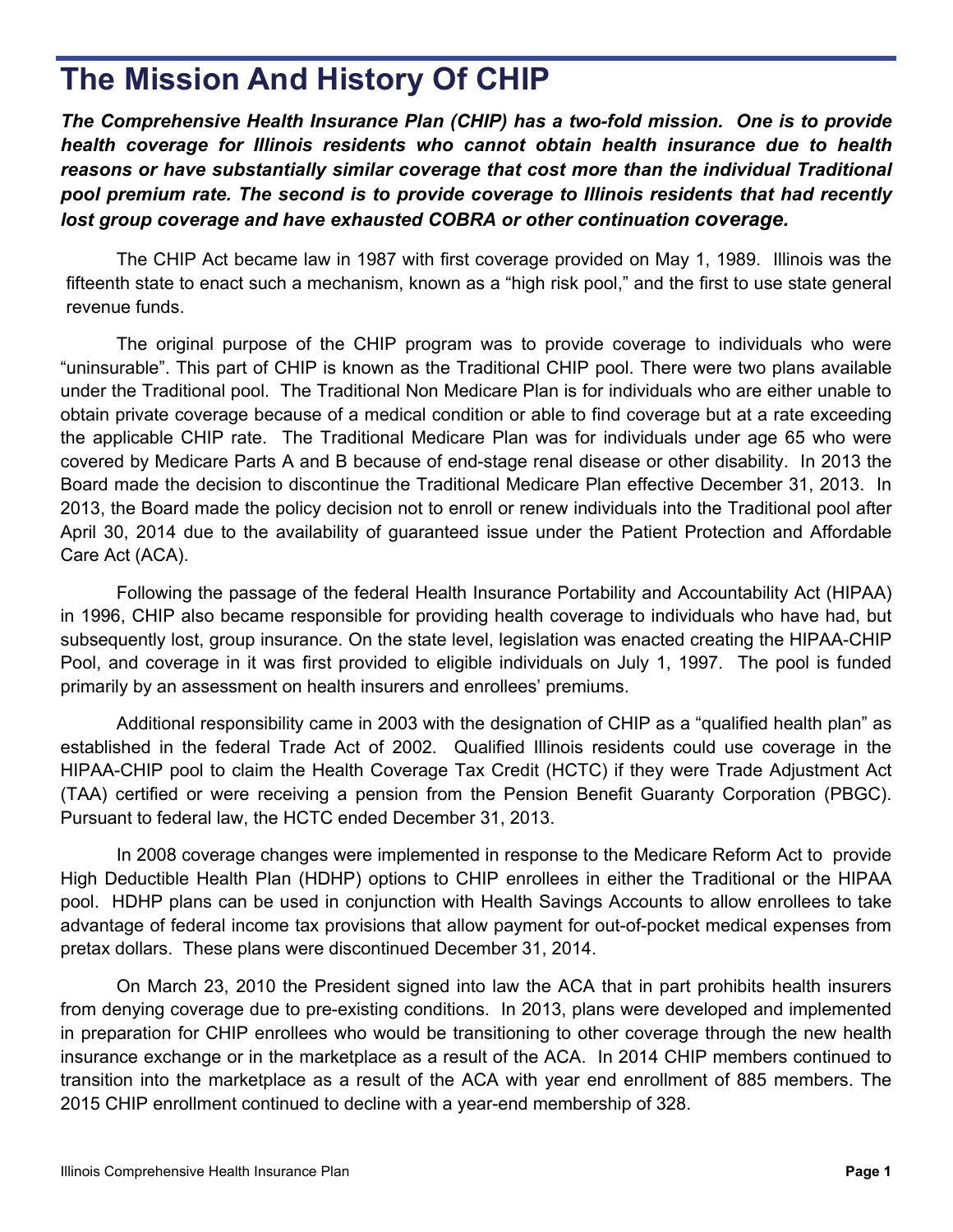## **2015 Executive Summary**

During 2015 CHIP Board and staff worked on the following: benefit structure changes, records retention, Federal High Risk Pool Grant ending, processing terminations due to other coverage through ACA, implementing ICD-10 through CHIP's Plan Administrator, and transitioning members to a new pharmacy benefits manager for prescription drugs limit that would become effective January 1, 2016.

### **Benefit Structure Changes**

 In January 2015, the staff implemented changes in the benefit structure for medical that consisted of an increase in the individual and family maximum out-of-pocket expense and the elimination of all HDHP deductibles and \$500 and \$1,000 standard deductibles. The prescription drug changes involved increases in prescription drug co-pays and maximum out-of-pocket limits. Members still active on January 1, 2015 were transitioned to the remaining \$1,500, \$2,500, or \$5,000 standard deductible plans.

 During the latter part of 2015 the Board and staff worked on eliminating the \$1,500 deductible and transitioning these members to the \$2,500 deductible. Plans available for active members are \$2,500 and \$5,000 effective January 1, 2016.

### **Federal High Risk Pool Grant**

 The Federal High Risk Pool Grant ended September 30, 2015. The Board Office notified 363 participants of the terminated premium rate credit of 5.75%.

### **Records Retention**

 CHIP staff scanned 488,790 pages (81 feet) of paper and have created an electronic data warehouse with a searchable index of key words, minimizing hardcopy files and improving document searchability.

### **Terminations**

 A total of 557 terminations were processed from January 1, 2015 through December 31, 2015, leaving 328 active members. The majority of the terminations were a result of members obtaining other coverage as a result of ACA.

### **International Classification of Diseases (ICD-10)**

 CHIP's Plan Administrator, Blue Cross and Blue Shield of IL (BCBSIL), in compliance with the U.S. Department of Health and Human Services, implemented version 10 of the International Classification of Diseases (ICD-10) effective October 1, 2015. All HIPAA-covered entities, including health plans, providers and billing services, are required to use the new codes. The ICD-10 codes will provide more detailed information, which can be useful for sharing a patient's medical history and supporting effective treatment. The implementation of ICD-10 eliminates any diagnosis codes for pre-existing conditions. Therefore, the Plan Administrator can no longer support any pre-existing condition investigations.

### **Contractual Overview**

 In 2015, CHIP staff coordinated the transition of the pharmacy benefits from Catamaran. Prime Therapeutics became the new Pharmacy Benefits Manager effective January 1, 2016.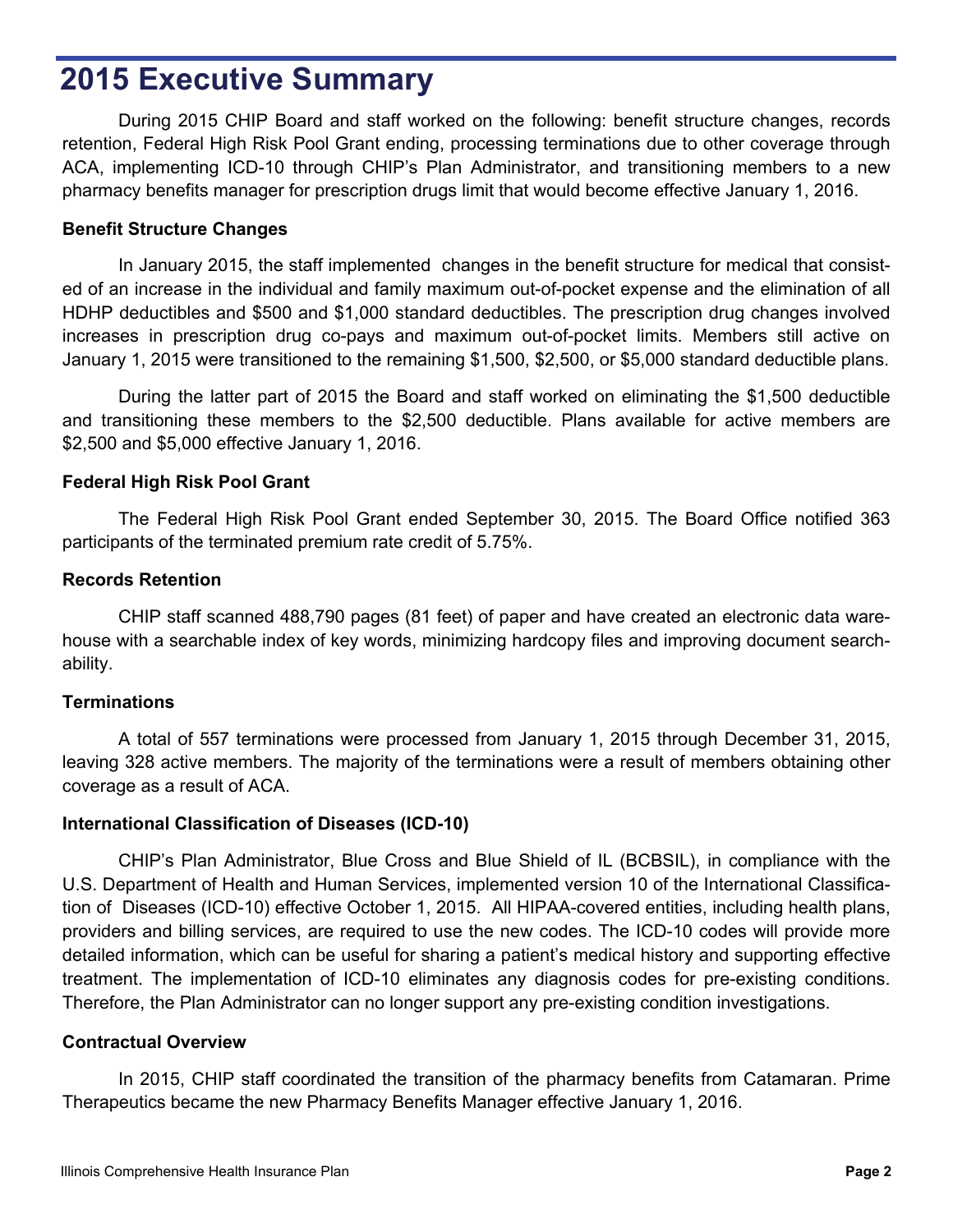# **Enrollee Profile/Rate Area Distribution**

The following graphs show the largest number of participants in the age distribution are in the <30 and 60+ age brackets. Distribution by Gender during 2015 show females outnumbered males in the HIPAA Plan at 56%.



For rating purposes, the state is divided in 13 geographic rate areas that reflect the relative differences in the cost of medical care in those areas. The basis for area rating is the enrollee's county of residence.

 $\frac{1}{100\%}$  and  $\frac{328}{100\%}$ 

| <b>Rate Area E</b> | All of Cook County, including the City of Chicago                                                                                                                                                                                                               |
|--------------------|-----------------------------------------------------------------------------------------------------------------------------------------------------------------------------------------------------------------------------------------------------------------|
| <b>Rate Area F</b> | Lake and McHenry counties                                                                                                                                                                                                                                       |
| Rate Area G        | DuPage and Kane counties                                                                                                                                                                                                                                        |
| Rate Area H        | Grundy, Kankakee, Kendall and Will counties                                                                                                                                                                                                                     |
| Rate Area J        | Boone, Carroll, DeKalb, Jo Daviess, Lee, Ogle, Stephenson and Winnebago counties                                                                                                                                                                                |
| <b>Rate Area K</b> | Bureau, Hancock, Henderson, Henry, Mercer, Rock Island, Warren and Whiteside counties                                                                                                                                                                           |
| <b>Rate Area L</b> | Fulton, Knox, LaSalle, Marshall, McDonough, Peoria, Putnam, Stark, Tazewell and Woodford<br>counties                                                                                                                                                            |
| <b>Rate Area M</b> | DeWitt, Livingston and McLean counties                                                                                                                                                                                                                          |
| <b>Rate Area N</b> | Champaign, Clark, Coles, Cumberland, Douglas, Edgar, Ford, Iroquois, Piatt and Vermilion<br>counties                                                                                                                                                            |
| Rate Area O        | Adams, Brown, Cass, Christian, Logan, Macon, Mason, Menard, Morgan, Moultrie, Pike,<br>Sangamon, Schuyler, Scott and Shelby counties                                                                                                                            |
| <b>Rate Area P</b> | Bond, Calhoun, Clinton, Greene, Jersey, Macoupin, Montgomery, Randolph and Washington<br>counties                                                                                                                                                               |
| Rate Area Q        | Madison, Monroe and St. Clair counties                                                                                                                                                                                                                          |
| <b>Rate Area R</b> | Alexander, Clay, Crawford, Edwards, Effingham, Fayette, Franklin, Gallatin, Hamilton, Hardin,<br>Jackson, Jasper, Jefferson, Johnson, Lawrence, Marion, Massac, Perry, Pope, Pulaski,<br>Richland, Saline, Union, Wabash, Wayne, White and Williamson counties. |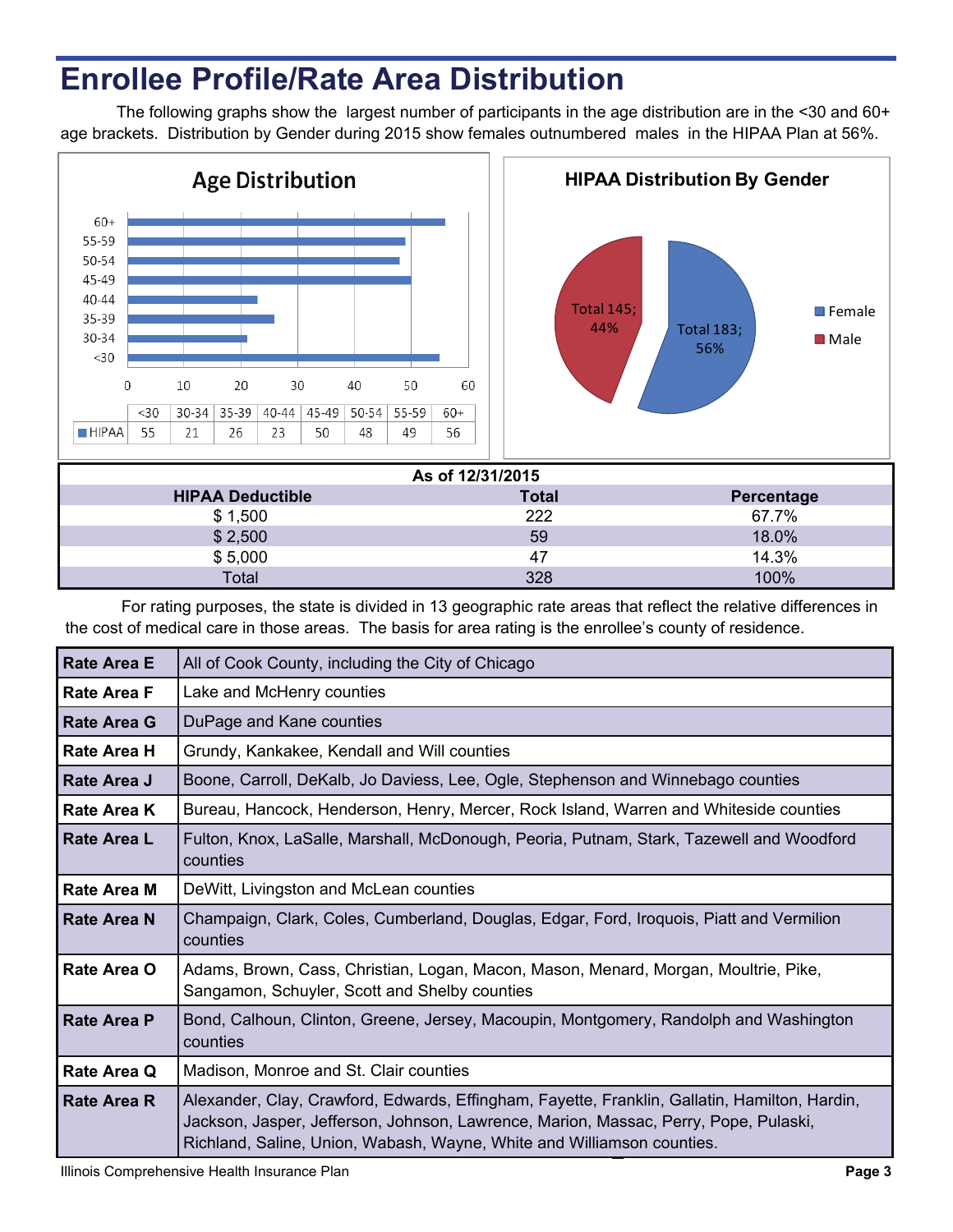# **Rate Area Distribution**

|                                                              | <b>DISTRIBUTION BY COUNTY</b><br>As of 12/31/2015 |                |
|--------------------------------------------------------------|---------------------------------------------------|----------------|
| <b>County</b>                                                | <b>Total</b>                                      | Percentage     |
| Cook                                                         | 148                                               | 45.1%          |
| <b>DuPage</b>                                                | 51                                                | 15.5%          |
| Lake                                                         | 20                                                | 6.1%           |
| Kane                                                         | 11                                                | 3.4%           |
| Peoria                                                       | $\boldsymbol{9}$                                  | 2.7%           |
| <b>DeKalb</b>                                                | $\overline{7}$                                    | 2.1%           |
| Will                                                         | $\,6$                                             | 1.8%           |
| Kendall                                                      | 5                                                 | 1.5%           |
| <b>McHenry</b>                                               | 5                                                 | 1.5%           |
| Madison                                                      | $\overline{\mathbf{4}}$                           | 1.2%           |
| Winnebago                                                    | $\overline{\mathbf{4}}$                           | 1.2%           |
| LaSalle                                                      | $\mathbf{3}$                                      | 0.9%           |
| Monroe                                                       | $\ensuremath{\mathsf{3}}$                         | 0.9%           |
| Sangamon                                                     | $\mathfrak{Z}$                                    | 0.9%           |
| Williamson                                                   | $\mathfrak{S}$                                    | 0.9%           |
| <b>Boone</b>                                                 | $\overline{2}$                                    | 0.6%           |
| Edgar                                                        | $\mathbf 2$                                       | 0.6%           |
| Effingham                                                    | $\overline{2}$                                    | 0.6%           |
| Fayette                                                      | $\overline{2}$                                    | 0.6%           |
| Iroquois                                                     | $\overline{2}$                                    | 0.6%           |
| Jefferson                                                    | $\mathbf 2$                                       | 0.6%           |
| Putnam                                                       | $\overline{2}$                                    | 0.6%           |
| Shelby                                                       | $\overline{2}$                                    | 0.6%           |
| <b>Tazewell</b>                                              | $\overline{2}$                                    | 0.6%           |
| <b>All Other Counties</b>                                    | 28                                                | 8.5%           |
| <b>Total</b><br>Illinois Comprehensive Health Insurance Plan | 328                                               | 100%<br>Page 4 |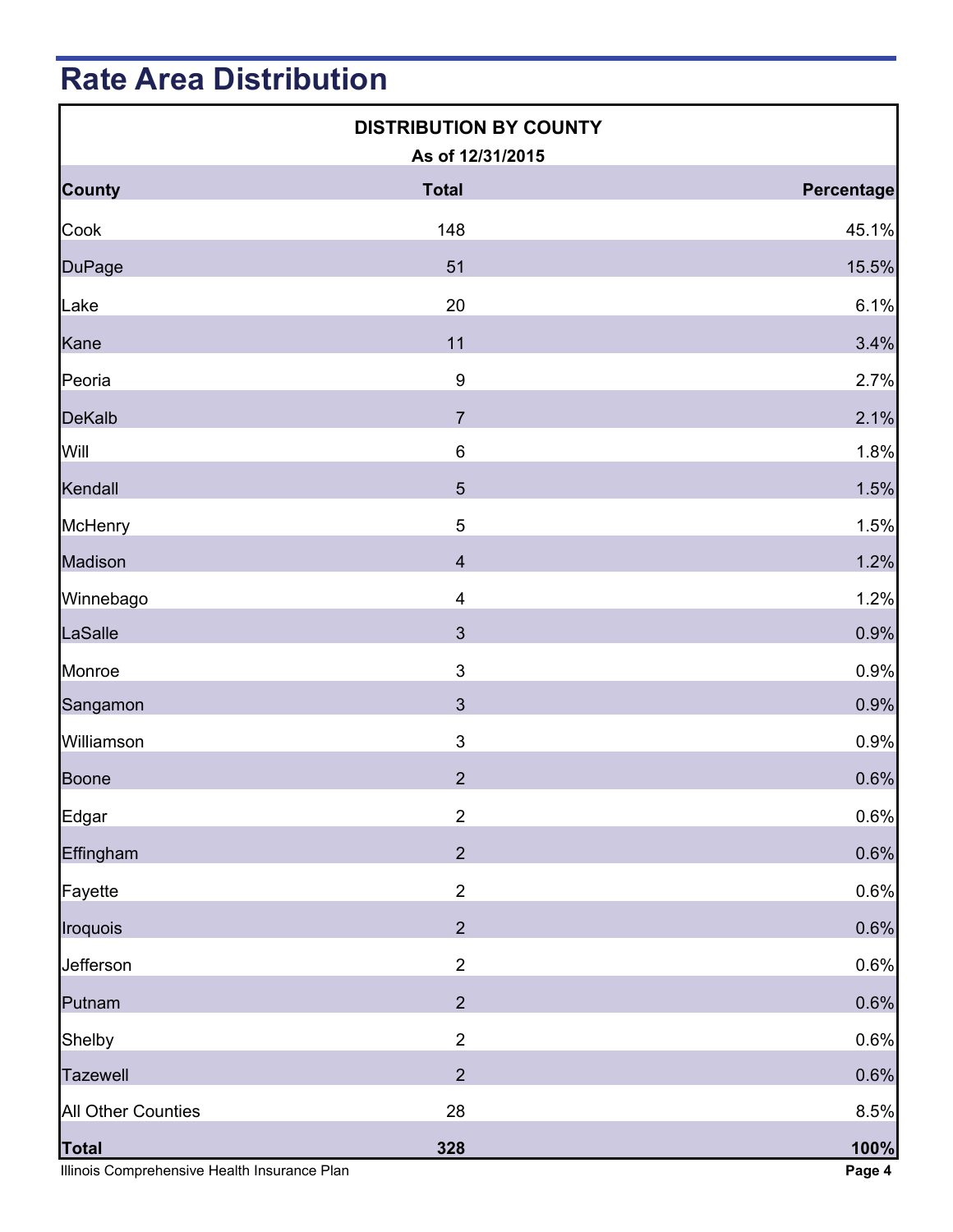# **Yearly Enrollment Activity**

|                     |                      |                                    |              | <b>Members in Active Status on</b> |                   |                |                |                                    |      |                                     |
|---------------------|----------------------|------------------------------------|--------------|------------------------------------|-------------------|----------------|----------------|------------------------------------|------|-------------------------------------|
|                     | <b>New Enrollees</b> |                                    |              | 12/31/15                           |                   |                |                | <b>Percentage in Active Status</b> |      |                                     |
| <b>Enrollment</b>   |                      |                                    | <b>Total</b> |                                    |                   | <b>Total</b>   | Years          |                                    |      | <b>Total</b>                        |
| Year                |                      | <b>HIPAA</b> Traditional Enrollees |              |                                    | HIPAA Traditional | Active         | Active         |                                    |      | <b>HIPAA</b> Traditional Percentage |
| 1989                |                      | 4,542                              | 4,542        |                                    | $\pmb{0}$         | $\pmb{0}$      |                |                                    | 0.0% | 0.0%                                |
| 1990                |                      | 1,345                              | 1,345        |                                    | $\pmb{0}$         | $\pmb{0}$      |                |                                    | 0.0% | 0.0%                                |
| 1991                |                      | 1,016                              | 1,016        |                                    | $\pmb{0}$         | $\pmb{0}$      |                |                                    | 0.0% | 0.0%                                |
| 1992                |                      | 971                                | 971          |                                    | $\pmb{0}$         | $\pmb{0}$      |                |                                    | 0.0% | 0.0%                                |
| 1993                |                      | 1,250                              | 1,250        |                                    | $\pmb{0}$         | $\pmb{0}$      |                |                                    | 0.0% | 0.0%                                |
| 1994                |                      | 1,073                              | 1,073        |                                    | $\pmb{0}$         | $\pmb{0}$      |                |                                    | 0.0% | 0.0%                                |
| 1995                |                      | 1,110                              | 1,110        |                                    | $\pmb{0}$         | $\pmb{0}$      |                |                                    | 0.0% | 0.0%                                |
| 1996                |                      | 1,225                              | 1,225        |                                    | $\pmb{0}$         | $\pmb{0}$      |                |                                    | 0.0% | 0.0%                                |
| 1997                | 445                  | 1,253                              | 1,698        | $\overline{2}$                     | $\pmb{0}$         | $\overline{2}$ | 18             | 0.4%                               | 0.0% | 0.1%                                |
| 1998                | 1,405                | 1,046                              | 2,451        | $\sqrt{4}$                         | 0                 | 4              | 17             | 0.3%                               | 0.0% | 0.2%                                |
| 1999                | 1,671                | 1,210                              | 2,881        | $\overline{4}$                     | $\pmb{0}$         | $\overline{4}$ | 16             | 0.2%                               | 0.0% | 0.1%                                |
| 2000                | 2,983                | 1,328                              | 4,311        | 8                                  | 0                 | 8              | 15             | 0.3%                               | 0.0% | 0.2%                                |
| 2001                | 3,018                | 1,486                              | 4,504        | 10                                 | $\pmb{0}$         | 10             | 14             | 0.3%                               | 0.0% | 0.2%                                |
| 2002                | 3,705                | 1,445                              | 5,150        | 22                                 | $\pmb{0}$         | 22             | 13             | 0.6%                               | 0.0% | 0.4%                                |
| 2003                | 4,070                | 1,138                              | 5,208        | 12                                 | $\pmb{0}$         | 12             | 12             | 0.3%                               | 0.0% | 0.2%                                |
| 2004                | 3,292                | 1,202                              | 4,494        | 10                                 | $\pmb{0}$         | 10             | 11             | 0.3%                               | 0.0% | 0.2%                                |
| 2005                | 3,072                | 1,181                              | 4,253        | 15                                 | $\pmb{0}$         | 15             | 10             | 0.5%                               | 0.0% | 0.4%                                |
| 2006                | 2,871                | 1,172                              | 4,043        | 17                                 | $\pmb{0}$         | 17             | 9              | 0.6%                               | 0.0% | 0.4%                                |
| 2007                | 2,914                | 1,091                              | 4,005        | 17                                 | $\pmb{0}$         | 17             | $8\phantom{1}$ | 0.6%                               | 0.0% | 0.4%                                |
| 2008                | 3,016                | 948                                | 3,964        | 23                                 | $\pmb{0}$         | 23             | $\overline{7}$ | 0.8%                               | 0.0% | 0.6%                                |
| 2009                | 3,733                | 918                                | 4,651        | 32                                 | $\pmb{0}$         | 32             | $6\,$          | 0.9%                               | 0.0% | 0.7%                                |
| 2010                | 5,193                | 988                                | 6,181        | 28                                 | $\pmb{0}$         | 28             | 5              | 0.5%                               | 0.0% | 0.5%                                |
| 2011                | 5,555                | 1,057                              | 6,612        | 53                                 | $\pmb{0}$         | 53             | $\overline{4}$ | 1.0%                               | 0.0% | 0.8%                                |
| 2012                | 4,976                | 1,066                              | 6,042        | 38                                 | $\pmb{0}$         | 38             | 3              | 0.8%                               | 0.0% | 0.6%                                |
| 2013                | 3,569                | 682                                | 4,251        | 28                                 | $\pmb{0}$         | 28             | $\overline{2}$ | 0.8%                               | 0.0% | 0.7%                                |
| 2014                | 16                   | $\boldsymbol{0}$                   | 16           | $\overline{\mathbf{4}}$            | $\pmb{0}$         | 4              | $\mathbf{1}$   | 25.0%                              | 0.0% | 25.0%                               |
| 2015                | 5                    | $\pmb{0}$                          | $*5$         | $\mathbf{1}$                       | $\pmb{0}$         | $\mathbf{1}$   | $\mathbf 0$    | 20.0%                              | 0.0% | 20.0%                               |
| Grand Totals 55,509 |                      | 31,743                             | 87,252       | 328                                | $\pmb{0}$         | 328            |                | 0.6%                               | 0.0% | 0.4%                                |

**\***Four of the five new enrollees termed in 2015. Three had a short enrollment period until ACA coverage became effective the 1st of the following month; one enrollee was added for four months before becoming eligible in employer's group health plan; and one 87-year-old enrollee lost group health under daughter's plan and did not qualify for ACA. However, that enrollee's coverage will terminate in 2016 upon becoming eligible for Medicare A & B.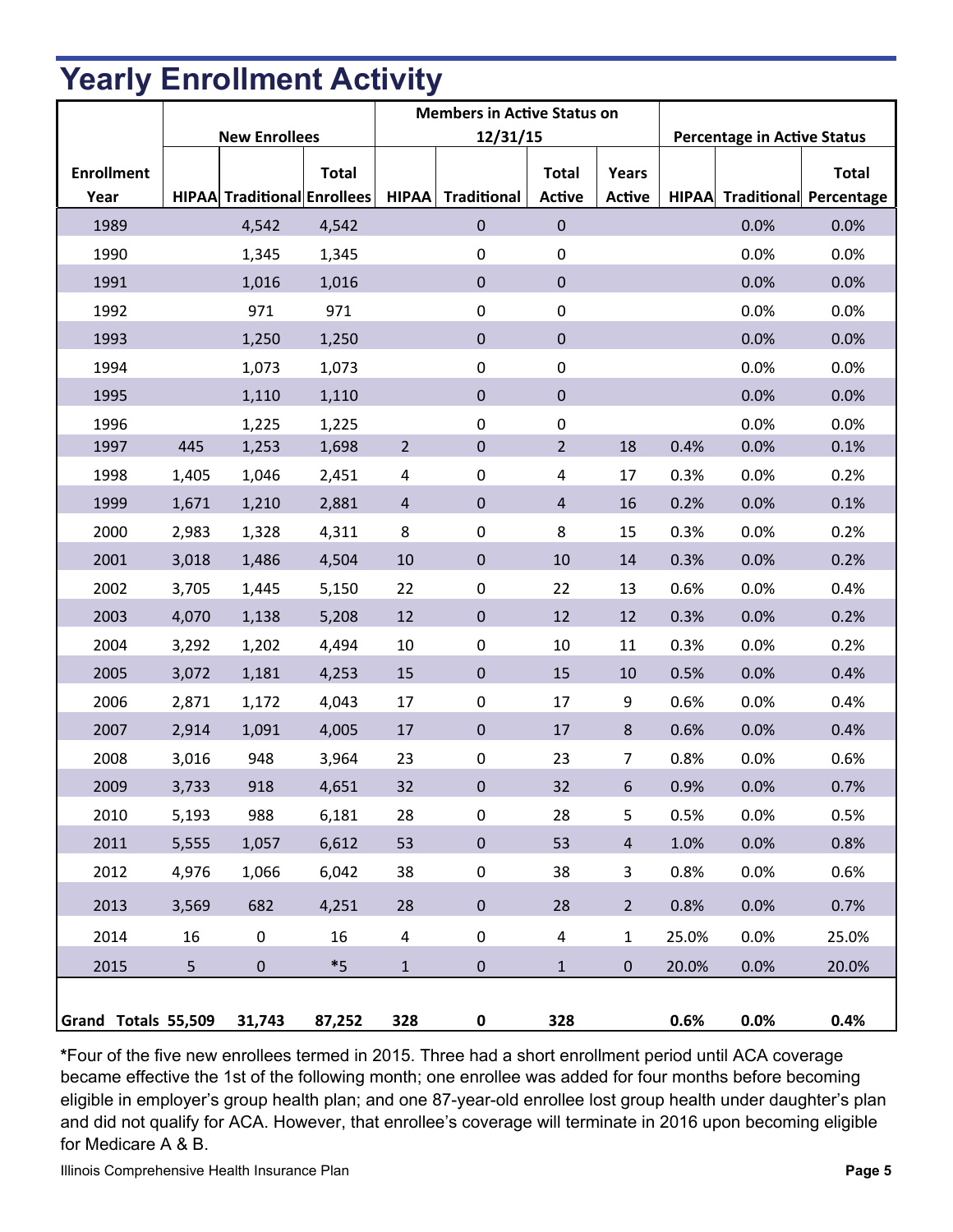# **Termination Activity**

 The Plan processed 557 terminations in 2015 which included 348 participants who were retroactively terminated back to 2014 and not reported in the 2014 Annual Report. The top three reasons were attributed to Other Coverage, Insured's Request and Non-Payment.

| <b>MAJOR REASONS FOR TERMINATIONS</b> |                  |            |  |  |  |  |  |
|---------------------------------------|------------------|------------|--|--|--|--|--|
| Reason                                | Count            | Percentage |  |  |  |  |  |
| <b>Other Coverage</b>                 | 312              | 57%        |  |  |  |  |  |
| Insured's Request                     | 64               | 11%        |  |  |  |  |  |
| Non-Payment                           | 61               | 11%        |  |  |  |  |  |
| Non-Resident                          | 39               | 7%         |  |  |  |  |  |
| Over <sub>65</sub>                    | 25               | 4%         |  |  |  |  |  |
| <b>NSF</b>                            | 22               | 4%         |  |  |  |  |  |
| Premium too High                      | 12               | 2%         |  |  |  |  |  |
| Death                                 | $\boldsymbol{9}$ | 2%         |  |  |  |  |  |
| <b>Medical Assistance</b>             | 8                | $1\%$      |  |  |  |  |  |
| <b>Medicare Disability</b>            | 5                | $1\%$      |  |  |  |  |  |
| <b>Total Terminations</b>             | 557              | 100%       |  |  |  |  |  |

|                  | Other<br>Coverage | Insured's<br>Request | Non-<br>Payment | Non-<br>Resident | Age 65         | <b>NSF</b>     | Premium<br>too High | <b>Death</b>   | <b>Medical</b><br>Assistance | <b>Medicare</b><br><b>Disability</b> | <b>Total</b>   |
|------------------|-------------------|----------------------|-----------------|------------------|----------------|----------------|---------------------|----------------|------------------------------|--------------------------------------|----------------|
| January          | 48                | 27                   | $\overline{7}$  | $\mathbf{1}$     | 3              | 15             | $\overline{7}$      | $\mathbf{0}$   | $\mathbf{1}$                 | $\overline{4}$                       | 113            |
| February         | 61                | 11                   | $\overline{7}$  | $\mathbf{1}$     | 3              | $\mathbf 1$    | $\overline{2}$      | $\overline{2}$ | $\mathbf 1$                  | $\pmb{0}$                            | 89             |
| <b>March</b>     | 11                | 9                    | $\overline{2}$  | $\pmb{0}$        | $\overline{2}$ | $\overline{2}$ | $\mathbf{1}$        | $\mathbf{0}$   | $\overline{2}$               | $\mathbf 0$                          | 29             |
| <b>April</b>     | 11                | 5                    | $\overline{2}$  | 5                | $\overline{2}$ | $\mathbf 0$    | $\mathbf 0$         | $\mathbf 0$    | $\pmb{0}$                    | $\pmb{0}$                            | 25             |
| May              | $\overline{2}$    | $\mathbf{1}$         | $\mathbf{0}$    | 8                | $\overline{2}$ | $\mathbf 0$    | $\mathbf{0}$        | $\overline{2}$ | $\mathbf{0}$                 | $\mathbf{1}$                         | 16             |
| June             | $\overline{3}$    | $\mathbf 0$          | 0               | $\overline{7}$   | $\mathbf{2}$   | $\mathbf{1}$   | $\mathbf 0$         | $\mathbf{1}$   | $1\,$                        | $\pmb{0}$                            | 15             |
| July             | $\mathbf{0}$      | $\mathbf{0}$         | $\overline{2}$  | $\overline{7}$   | $\overline{4}$ | $\overline{0}$ | $\overline{0}$      | $\mathbf{1}$   | $\mathbf{0}$                 | $\mathbf{0}$                         | 14             |
| August           | 3                 | $\overline{2}$       | $\overline{2}$  | $\overline{7}$   | $\overline{2}$ | $\mathbf 0$    | $\mathbf 0$         | $\mathbf{1}$   | $\mathbf 0$                  | $\mathbf 0$                          | 17             |
| <b>September</b> | $\mathbf{1}$      | $\mathbf 0$          | $\mathbf 0$     | $\mathbf{1}$     | $\overline{2}$ | $\mathbf 0$    | $\mathbf 0$         | $\mathbf{1}$   | $1\,$                        | $\mathbf{0}$                         | $6\phantom{1}$ |
| October          | $\overline{2}$    | $\mathbf 0$          | $\overline{2}$  | $\mathbf{1}$     | $\overline{2}$ | $\mathbf{1}$   | $\mathbf 0$         | 0              | 0                            | $\mathbf 0$                          | 8              |
| <b>November</b>  | $\overline{2}$    | $\mathbf{0}$         | 33              | $\mathbf 0$      | $\mathbf{0}$   | $\mathbf{0}$   | $\mathbf{0}$        | $\mathbf{1}$   | $\mathbf{0}$                 | $\mathbf{0}$                         | 36             |
| <b>December</b>  | 168               | 9                    | 4               | $\mathbf{1}$     | $\mathbf{1}$   | $\overline{2}$ | $\overline{2}$      | $\mathbf 0$    | $\overline{2}$               | $\mathbf 0$                          | 189            |
| <b>Total</b>     | 312               | 64                   | 61              | 39               | 25             | 22             | 12                  | 9              | 8                            | 5                                    | 557            |

Illinois Comprehensive Health Insurance Plan **Page 6 Page 6 Page 6 Page 6 Page 6 Page 6 Page 6 Page 6 Page 6 Page 6 Page 6 Page 6 Page 6 Page 6 Page 6 Page 8 Page 8 Page 8 Page 8 Page**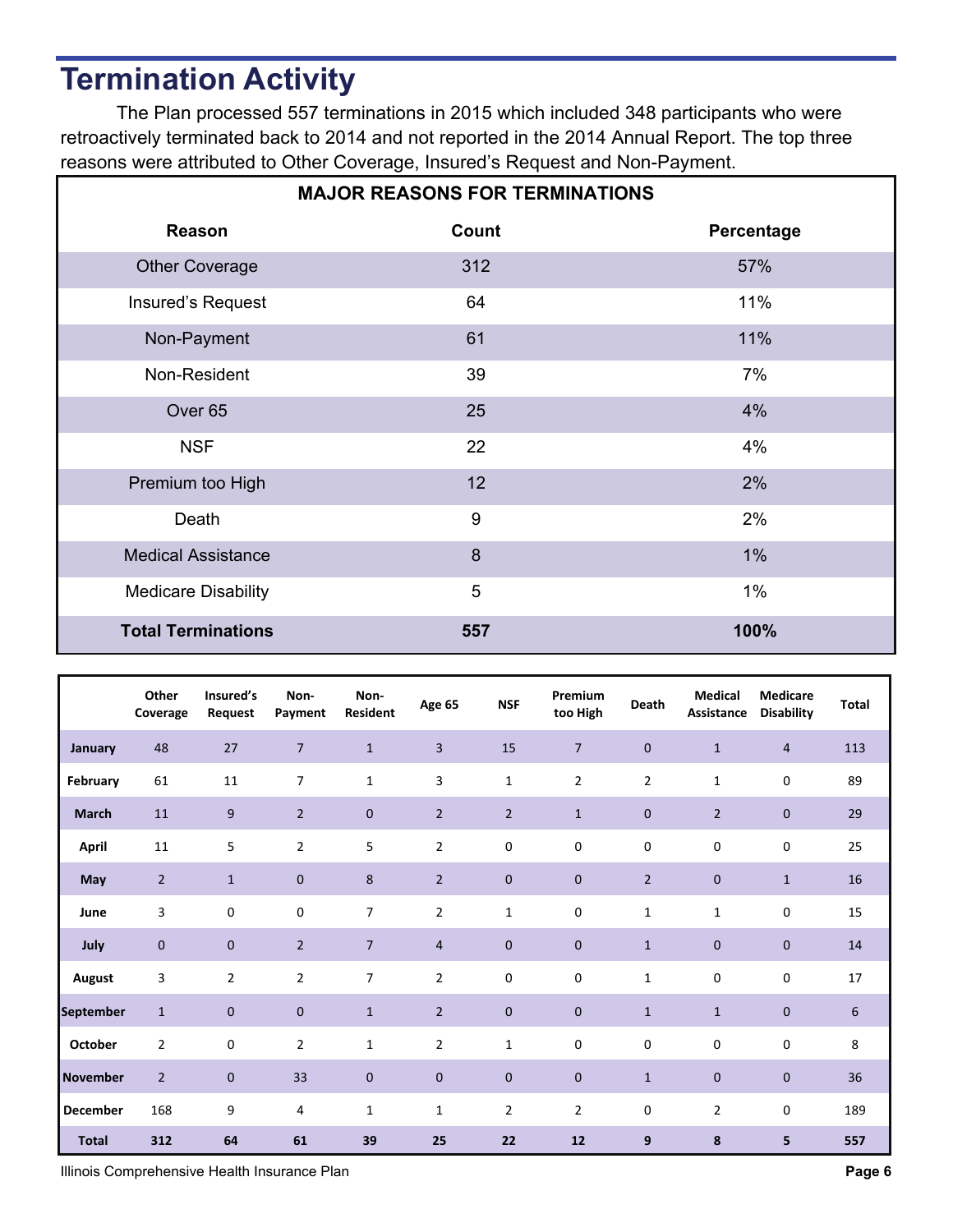## **Financial Highlights**

### Financial Highlights

The following is a summary of the Plan's income and expenses for calendar years 2015 and 2014. Premiums, net of refunds, decreased \$15.6 million, or 81.1%, from the prior year as a result of an 84.9% decrease in average enrollment, offset slightly by an increase in the premium rates charged. Incurred losses decreased \$29.1 million, or 74.8%. This decrease is due to the large decrease in average enrollment offset by an increase in the average health care cost per member in 2015. Earned assessments decreased \$23.4 million, or 69.7%, as a result of the substantially lower assessments approved to cover the projected deficit for calendar year 2015 due to the lower average enrollment. The change in net position was \$10.9 million lower in 2015 primarily due to the \$29.1 million decrease in incurred losses offset by the \$15.6 million decrease in premium income and the \$23.4 million decrease in earned assessments.

> Illinois Comprehensive Health Insurance Plan Financial Summary Data (unaudited) Total Plan Year Ended December 31

|                                    | 2015              | 2014              |
|------------------------------------|-------------------|-------------------|
| <b>Plan Income</b>                 |                   |                   |
| Premiums, Net of Refunds           | \$<br>3,626,563   | \$<br>19,238,519  |
| <b>Investment Income</b>           | \$<br>89,506      | \$<br>160,155     |
| <b>Total Plan Income</b>           | \$<br>3,716,069   | \$19,398,674      |
| <b>Plan Expenses</b>               |                   |                   |
| <b>Incurred Losses</b>             | \$<br>9,807,312   | \$38,911,884      |
| <b>Administrator Fees</b>          | \$<br>129,474     | \$<br>(146, 927)  |
| <b>CHIP Board Office Expenses</b>  | \$<br>2,449,543   | \$2,582,969       |
| <b>Total Plan Expenses</b>         | \$12,386,329      | \$41,347,926      |
| <b>Plan Surplus (Deficit)</b>      | \$<br>(8,670,260) | \$ (21, 949, 252) |
| <b>Nonoperating Revenues</b>       |                   |                   |
| <b>Earned Appropriations</b>       | \$                | \$                |
| <b>Earned Assessments</b>          | \$<br>10,191,000  | \$<br>33,630,759  |
| <b>Federal Grants</b>              | \$<br>134,984     | \$<br>846,932     |
| <b>Other Revenue</b>               | \$                | \$                |
| <b>Total Nonoperating Revenues</b> | \$<br>10,325,984  | \$34,477,691      |
| <b>Change in Net Position</b>      | \$<br>1,655,724   | \$12,528,439      |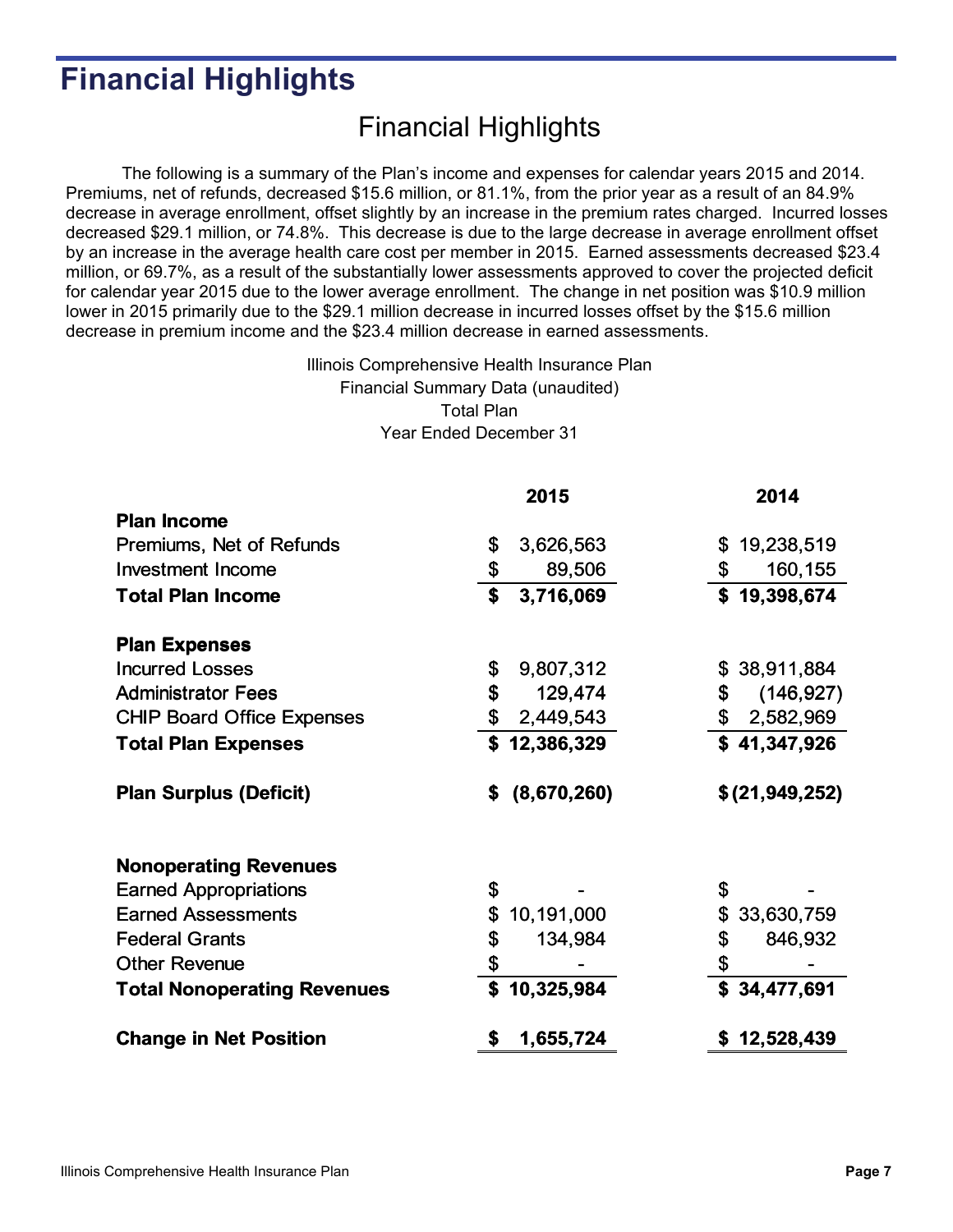## **Fiscal Year Assessments and Premiums**

The assessment amounts sharply declined over the past three years as shown in the graph below. The decline in assessments is attributed to the number of members who terminated because of other coverage due to the ACA.

| <b>Fiscal Year</b> | <b>Assessment Amount</b>  |             |
|--------------------|---------------------------|-------------|
| <b>FY11</b>        | $\boldsymbol{\mathsf{S}}$ | 61,154,000  |
| <b>FY12</b>        | \$                        | 81,713,009  |
| <b>FY13</b>        | $\frac{1}{2}$             | 103,311,000 |
| <b>FY14</b>        | \$                        | 54,987,000  |
| <b>FY15</b>        | $\boldsymbol{\mathsf{S}}$ | 6,878,200   |
| <b>FY16</b>        | \$                        | 10,441,000  |

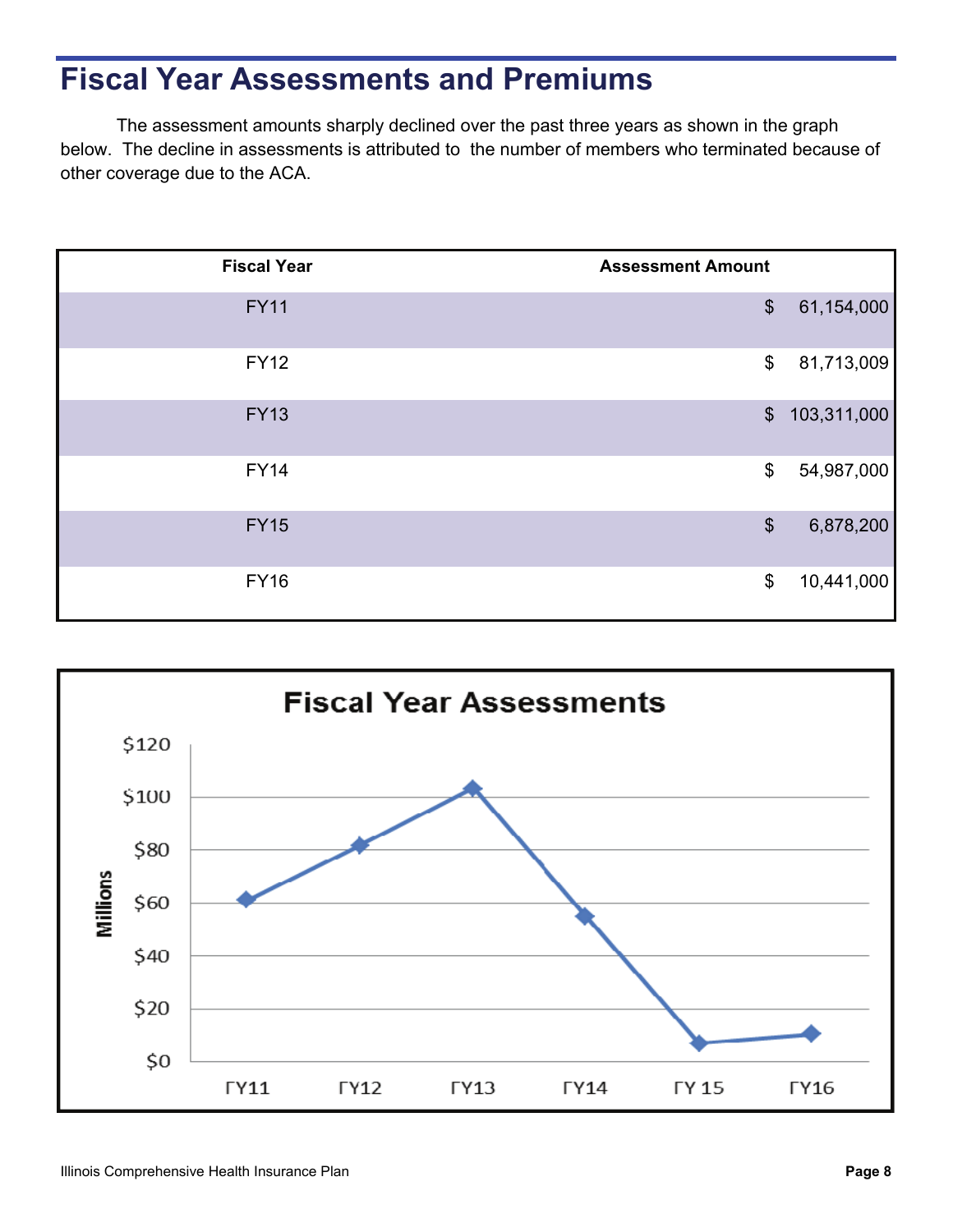## **Claims**

|                                 | 2015 |                              |    |                            |     | 2014                     |                  |
|---------------------------------|------|------------------------------|----|----------------------------|-----|--------------------------|------------------|
| <b>Description</b>              |      | <b>Traditional</b>           |    | <b>HIPAA</b>               |     | <b>Total</b>             | Total            |
| Inpatient                       | \$   | $\qquad \qquad \blacksquare$ | S  | 3,209,146                  | \$  | 3,209,146                | \$13,696,352     |
| Outpatient                      | \$   | $\overline{\phantom{a}}$     | \$ | 2,933,413                  |     | \$2,933,413              | \$<br>14,868,385 |
| <b>ECF/SNF</b>                  | \$   | $\qquad \qquad$              | \$ | 79,058                     | \$. | 79,058                   | \$<br>511,016    |
| Coordinated Home Care           | \$   | $\qquad \qquad \blacksquare$ | \$ | 53,899                     | \$  | 53,899                   | \$<br>298,750    |
| <b>Medicare Deductible</b>      | \$   |                              | \$ |                            | S   | $\overline{\phantom{0}}$ | \$<br>2,157      |
| <b>Physician Services</b>       | \$   | $\qquad \qquad$              | \$ | 2,374,055                  | \$  | 2,374,055                | \$<br>12,875,437 |
| Major Medical                   |      |                              | S. | 111,227                    | \$  | 111,227                  | \$<br>186,304    |
| Subtotal                        |      | $\blacksquare$               | \$ | 8,760,798                  |     | \$ 8,760,798             | \$42,438,401     |
| Adjustments*                    |      | \$(108, 248)                 | \$ | $(329, 726)$ \$            |     | (437, 974)               | \$<br>(546, 261) |
| <b>Total Blue Cross Medical</b> |      | \$(108, 248)                 | \$ | 8,431,072                  | \$  | 8,322,824                | \$41,892,140     |
| <b>Total Prescriptions</b>      | - \$ | $(5, 140)$ \$                |    | 3,048,849                  |     | \$3,043,709              | \$13,181,225     |
|                                 |      |                              |    |                            |     |                          |                  |
| <b>Total Paid Claims</b>        |      |                              |    | \$ (113,388) \$11,479,921  |     | \$11,366,533             | \$55,073,365     |
| <b>Prescription Rebates</b>     | \$   | 4,785                        | -S | $(80, 363)$ \$             |     | $(75, 578)$ \$           | (307, 513)       |
| <b>Claim Refunds</b>            |      | $(80,071)$ \$                |    | $(185, 831)$ \$            |     | $(265,902)$ \$           | 1,019,968        |
| Change in Claim Reserves        |      | (60, 741)                    |    | \$(1, 157, 000)            |     | \$(1,217,741)            | \$(14,834,000)   |
| <b>Net Incurred Losses</b>      |      |                              |    | \$ (249, 415) \$10,056,727 |     | \$9,807,312              | \$38,911,884     |

*\*Examples include Rebates, Subrogation Reimbursements, Discount Offsets*

#### **Plan Claim Cost Per Member**

|                               | <b>HIPAA</b> |
|-------------------------------|--------------|
| Average Enrollment            | 447          |
| Average Prescription Cost     | 6.641        |
| Average Non-Prescription Cost | 15.857       |
| Average Plan Claim Cost       | 22.498       |

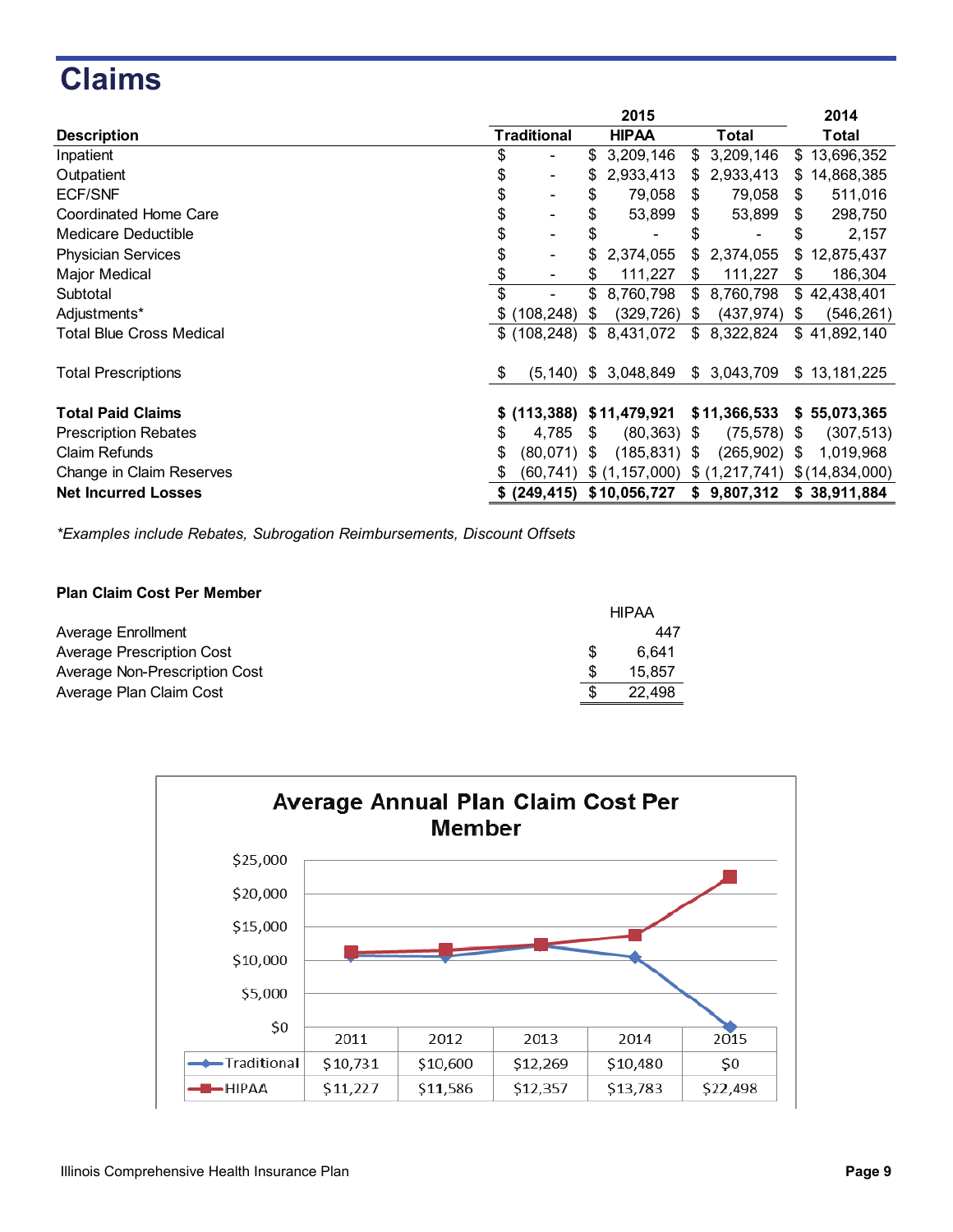# **Medical Claims**

|                | TOP 10 INPATIENT MEDICAL PAID EXPENSES IN 2015                   |                        |         |  |  |  |  |  |
|----------------|------------------------------------------------------------------|------------------------|---------|--|--|--|--|--|
| <b>RANK</b>    | <b>NAME</b>                                                      | <b>TOTAL PLAN PAID</b> |         |  |  |  |  |  |
| $\mathbf 1$    | <b>NEOPLASMS</b>                                                 | $\mathbb{S}$           | 535,341 |  |  |  |  |  |
| $\overline{2}$ | <b>INJURY AND POISONING</b>                                      | \$                     | 409,219 |  |  |  |  |  |
| 3              | COMPLICATIONS OF PREGNANCY; CHILDBIRTH; AND<br>THE PUERPERIUM    | $\mathfrak{S}$         | 387,363 |  |  |  |  |  |
| 4              | <b>CIRCULATORY</b>                                               | \$                     | 361,987 |  |  |  |  |  |
| 5              | <b>NERVOUS SYSTEM</b>                                            | $\mathbb{S}$           | 294,293 |  |  |  |  |  |
| 6              | <b>DIGESTIVE SYSTEM</b>                                          | \$                     | 264,026 |  |  |  |  |  |
| $\overline{7}$ | MUSCULOSKELETAL AND CONNECTIVE TISSUE                            | $\mathbb{S}$           | 230,086 |  |  |  |  |  |
| 8              | SYMPTOMS, SIGNS & ILL-DEFINED CONDITIONS<br><b>HEALTH STATUS</b> | \$                     | 144,082 |  |  |  |  |  |
| 9              | <b>RESPIRATORY</b>                                               | $\mathfrak{S}$         | 138,020 |  |  |  |  |  |
| 10             | <b>GENITOURINARY</b>                                             | \$                     | 18,120  |  |  |  |  |  |

|                | TOP 10 OUTPATIENT MEDICAL PAID EXPENSES IN 2015                 |                           |         |  |  |  |  |  |
|----------------|-----------------------------------------------------------------|---------------------------|---------|--|--|--|--|--|
| <b>RANK</b>    | <b>NAME</b>                                                     | <b>TOTAL PLAN PAID</b>    |         |  |  |  |  |  |
| 1              | <b>NEOPLASMS</b>                                                | $\mathfrak{S}$            | 917,308 |  |  |  |  |  |
| 2              | <b>GENITOURINARY</b>                                            | $\boldsymbol{\mathsf{S}}$ | 486,461 |  |  |  |  |  |
| 3              | <b>NERVOUS SYSTEM</b>                                           | $\mathfrak{S}$            | 303,474 |  |  |  |  |  |
| $\overline{4}$ | SYMPTOMS, SIGNS & ILL-DEFINED CONDITION<br><b>HEALTH STATUS</b> | $\mathcal{S}$             | 232,674 |  |  |  |  |  |
| 5              | <b>DIGESTIVE</b>                                                | $\mathfrak{S}$            | 195,214 |  |  |  |  |  |
| 6              | MUSCULOSKELETAL AND CONNECTIVE TISSUE                           | \$                        | 164,510 |  |  |  |  |  |
| $\overline{7}$ | <b>CIRCULATORY</b>                                              | $\mathfrak{S}$            | 161,124 |  |  |  |  |  |
| 8              | <b>RESPIRATORY</b>                                              | \$                        | 102,551 |  |  |  |  |  |
| 9              | <b>INJURY AND POISONING</b>                                     | $\mathfrak{S}$            | 84,945  |  |  |  |  |  |
| 10             | COMPLICATIONS OF PREGNANCY; CHILDBIRTH; AND<br>THE PUERPERIUM   | \$                        | 3,192   |  |  |  |  |  |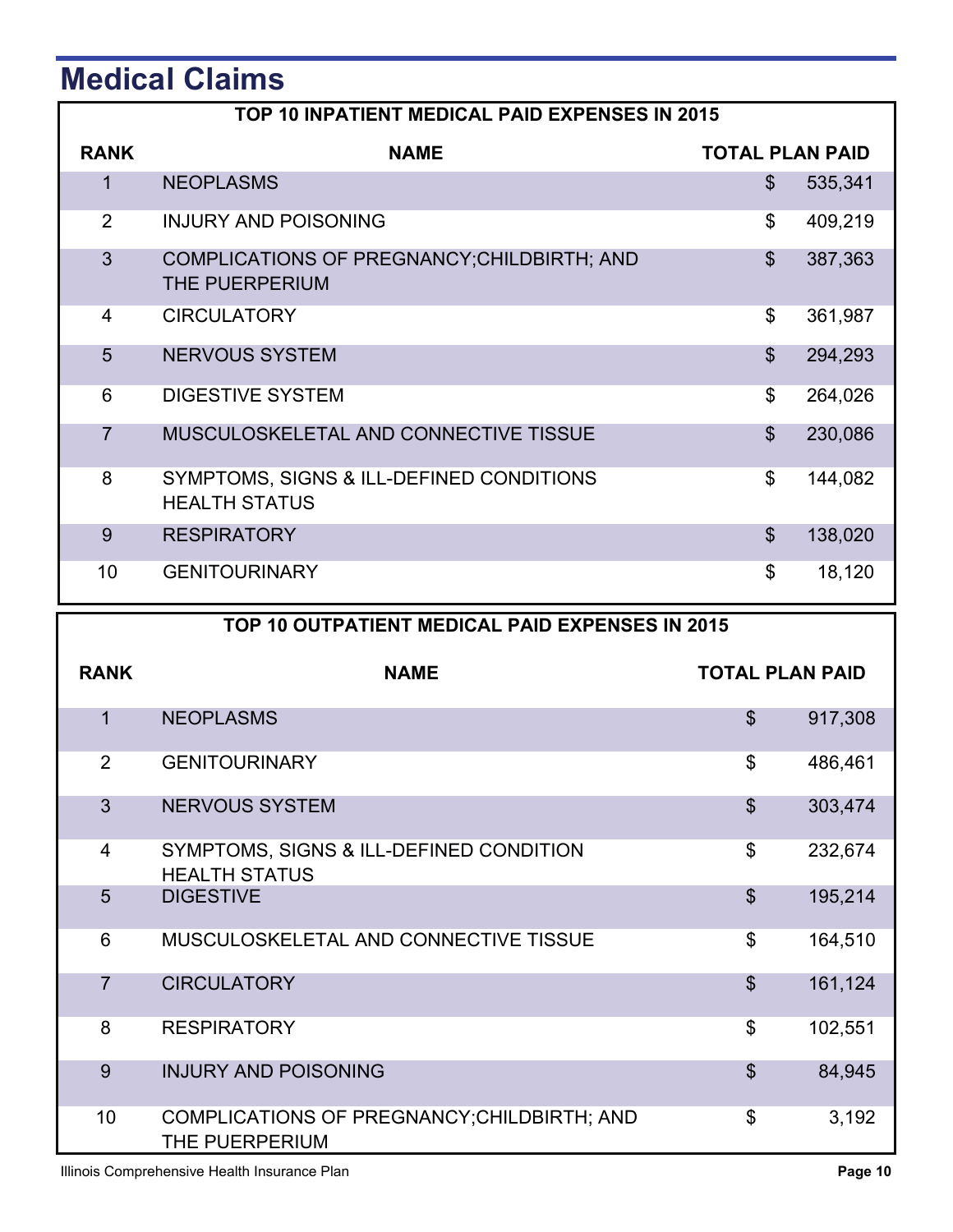# **Prescription Drug Claims**

| <b>TOP DRUGS BY TOTAL PLAN PAID IN 2015</b> |                   |                           |                        |  |
|---------------------------------------------|-------------------|---------------------------|------------------------|--|
| <b>RANK</b>                                 | <b>DRUG LABEL</b> |                           | <b>TOTAL PLAN PAID</b> |  |
| $\mathbf{1}$                                | <b>HARVONI</b>    |                           | \$355,988              |  |
| $\overline{2}$                              | <b>HP ACTHAR</b>  | \$                        | 317,038                |  |
| 3                                           | <b>HUMIRA</b>     | $\mathfrak{S}$            | 203,722                |  |
| $\overline{\mathbf{4}}$                     | <b>EXJADE</b>     | \$                        | 108,480                |  |
| 5                                           | <b>COPAZONE</b>   | $\boldsymbol{\mathsf{S}}$ | 61,179                 |  |
| 6                                           | <b>ORENCIA</b>    | \$                        | 59,648                 |  |
| $\overline{7}$                              | <b>ATRIPLA</b>    | $\boldsymbol{\mathsf{S}}$ | 54,746                 |  |
| 8                                           | <b>GENOTROPIN</b> | \$                        | 52,910                 |  |
| 9                                           | <b>ENBREL</b>     | \$                        | 50,680                 |  |
| 10                                          | <b>TRUVADA</b>    | \$                        | 48,761                 |  |
| 11                                          | <b>LANTUS</b>     | \$                        | 37,851                 |  |
| 12                                          | <b>ABILIFY</b>    | \$                        | 35,627                 |  |
| 13                                          | <b>ENOXAPARIN</b> | \$                        | 35,553                 |  |
| 14                                          | <b>REYATAZ</b>    | \$                        | 33,914                 |  |
| 15                                          | <b>NOVOLOG</b>    | $\mathfrak{S}$            | 33,811                 |  |
| 16                                          | <b>XYREM</b>      | \$                        | 32,790                 |  |
| 17                                          | <b>CIMZIA</b>     | $\boldsymbol{\mathsf{S}}$ | 30,968                 |  |
| 18                                          | <b>IBRANCE</b>    | \$                        | 29,896                 |  |
| 19                                          | <b>HUMALOG</b>    | $\boldsymbol{\mathsf{S}}$ | 29,700                 |  |
| 20                                          | <b>DULOXETINE</b> | \$                        | 27,866                 |  |

| TOP DRUGS BY AVERAGE PLAN COST IN 2015 |                       |                            |        |  |
|----------------------------------------|-----------------------|----------------------------|--------|--|
| <b>RANK</b>                            | <b>DRUG LABEL</b>     | <b>AVERAGE PLAN COST</b>   |        |  |
| 1                                      | <b>H P ACTHAR INJ</b> | $\$\$                      | 12,682 |  |
| $\overline{2}$                         | <b>XYREM</b>          | \$                         | 10,930 |  |
| 3                                      | <b>HARVONI</b>        | \$                         | 8,279  |  |
| 4                                      | <b>TYSABRI</b>        | \$                         | 4,840  |  |
| 5                                      | <b>VALCYTE</b>        | \$                         | 3,531  |  |
| 6                                      | <b>EXJADE</b>         | \$                         | 3,191  |  |
| $\overline{7}$                         | <b>REYATAZ</b>        | $\boldsymbol{\mathsf{S}}$  | 2,342  |  |
| 8                                      | <b>GILENYA</b>        | \$                         | 2,328  |  |
| 9                                      | <b>GENOTROPIN</b>     | \$                         | 2,216  |  |
| 10                                     | <b>SUBSYS</b>         | \$                         | 2,165  |  |
| 11                                     | <b>ATRIPLA</b>        | \$                         | 1,825  |  |
| 12                                     | <b>LINEZOLID</b>      | \$                         | 1,730  |  |
| 13                                     | <b>CIMZIA</b>         | $\boldsymbol{\mathsf{\$}}$ | 1,684  |  |
| 14                                     | <b>ENBREL</b>         | \$                         | 1,582  |  |
| 15                                     | <b>LIDOCAINE</b>      | \$                         | 1,465  |  |
| 16                                     | <b>HUMIRA</b>         | \$                         | 1,450  |  |
| 17                                     | <b>IBRANCE</b>        | \$                         | 1,424  |  |
| 18                                     | <b>DUEXIS</b>         | \$                         | 1,271  |  |
| 19                                     | <b>ATOVAQUONE</b>     | $\boldsymbol{\mathsf{\$}}$ | 1,269  |  |
| 20                                     | <b>WELLBUTRIN</b>     | \$                         | 1,248  |  |